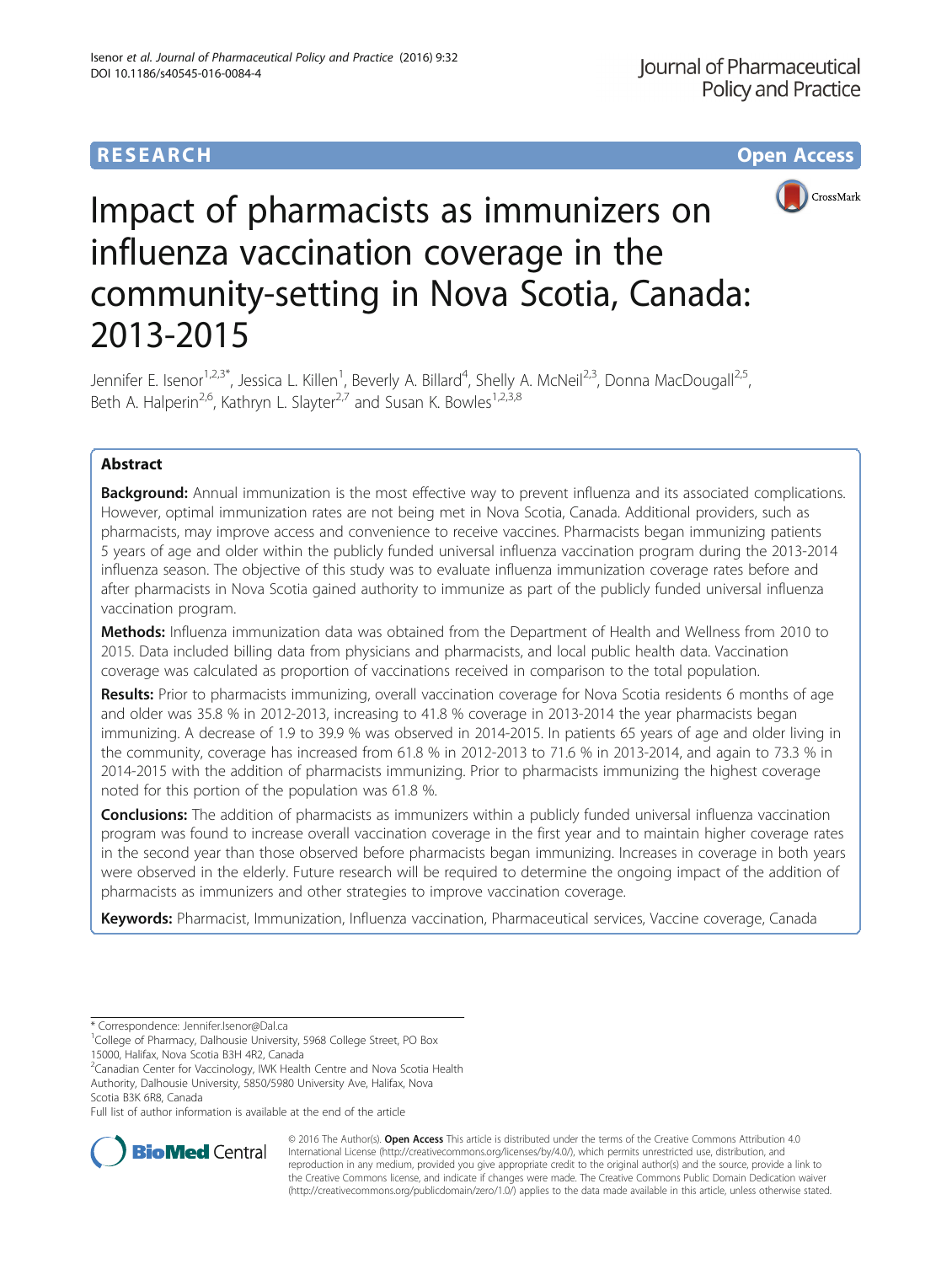#### Background

Receiving the seasonal influenza vaccine each year is the most effective way for an individual to protect themselves from influenza [\[1](#page-5-0), [2\]](#page-5-0). Globally, influenza rates are estimated between 5 to 10 % for adults and 20 to 30 % among children. Worldwide, this translates to an approximate three to five million cases of severe influenza per year, with an estimated 250,000 to 500,000 deaths attributed to influenza [\[3](#page-5-0)]. Influenza is of greatest concern to those who are at high risk of complications, such as the elderly, pregnant women, or those with co-morbidities [[1](#page-5-0), [4\]](#page-5-0).

Annual influenza immunization is the most effective way to reduce the risk of influenza-related complications. As such, several jurisdictions have identified goals for vaccine coverage rates [[5](#page-5-0)–[7](#page-5-0)], for example, the Office of Disease Prevention and Health Promotion in the United States has set annual influenza vaccine targets at 80 % for noninstitutionalized individuals aged 18 to 64 years, and 90 % for anyone aged 18 years and older who is institutionalized and for health care personnel [[6\]](#page-5-0). In Canada, the National Advisory Committee on Immunization (NACI) has set vaccine coverage goals of 80 % for people 65 years of age or older, those younger than 65 years of age with high risk comorbidities, and health care workers; 95 % for residents of long term care; and 100 % coverage for vaccinators [[7\]](#page-5-0). There are many challenges to reaching these goals, including accessibility and convenience of obtaining vaccinations. In Canada, pharmacists are viewed as highly trusted health care providers with the potential to decrease these barriers and improve vaccination coverage [[8, 9](#page-5-0)]. In 2013, legislation was introduced in Nova Scotia (NS), Canada that allowed pharmacists, with appropriate certification, the authority to immunize adults and children 5 years of age and older [\[8](#page-5-0)]. Currently, pharmacists are able to administer the influenza vaccine in 9 of 10 provinces in Canada [[10](#page-5-0)]. In 2013-2014, pharmacists in NS were able to provide influenza vaccines as part of the publicly funded universal vaccination program, which had been implemented in 2010 [[11\]](#page-5-0). Although data from the United States, where pharmacists have been providing immunization services since 1995, demonstrate increased uptake of influenza immunization with the addition of pharmacist immunizers, little is known about the impact of pharmacist immunizers in Canada [\[12](#page-5-0)–[15](#page-5-0)]. In British Columbia, pharmacy vaccination clinics were introduced and immunization rates in older people increased [\[13](#page-5-0)]. Our evaluation of the first year that pharmacists provided immunization services within the publicly funded universal influenza program showed an increase in overall vaccination rates, despite a decrease in vaccinations administered by physicians and public health [\[12\]](#page-5-0).

This study expands on the previous NS data and compares NS influenza immunization rates prior to the addition of pharmacists as immunizers, with the 2 years following introduction of immunization services by pharmacists within the publicly funded universal influenza vaccination program [\[12](#page-5-0)].

#### Aim of the study

The aim of this study was to compare estimated influenza vaccination coverage in Nova Scotia, Canada in the 3 years prior to the expansion of pharmacist scope of practice to include administration of vaccinations with the 2 years in which pharmacists were permitted to administer influenza vaccines.

#### **Methods**

Census data and aggregate immunization data, which included physician and pharmacist billings and local public health data, were obtained from the Nova Scotia Department of Health and Wellness (DHW). Data was provided as number of vaccinations per district in the health authority by each type of care provider—physicians, pharmacists and public health/other (which included occupational health employees and home care nurses), and by year (end-August one year, to end-August the following year). For the purposes of comparison 2010-2011, 2011-2012 and 2012-2013 were defined as the pre-pharmacist involvement influenza seasons; 2013-2014 and 2014-2015 were considered the postpharmacist involvement seasons. Vaccination coverage by provider was defined as the percentage of Nova Scotia residents vaccinated by each provider type, in relation to the entire population of Nova Scotia. Although pharmacists can only provide immunizations to those 5 years of age and older, data for those 6 months and older was used when comparing coverage between providers due to missing age related data necessary for alternate comparisons.

#### Data analysis

Estimated vaccination coverage and 95 % confidence intervals for influenza immunization were constructed for each year using the number of influenza immunizations administered as the numerator, and the census data most proximal to the year of interest as the denominator (2010-2011and 2011-2012 used 2006 census data; 2012- 2013 and 2013-2014 used 2011 census data and 2014- 2015 used 2013 census data). Coverage was calculated using total populations and estimates grouped by age and sex, and compared between vaccination provider groups. Comparisons between the proportions of the immunized populations each year were made using Chi-Square with Bonferronni correction for multiple comparisons. All data analysis was completed using EXCEL XLSTAT version 2015.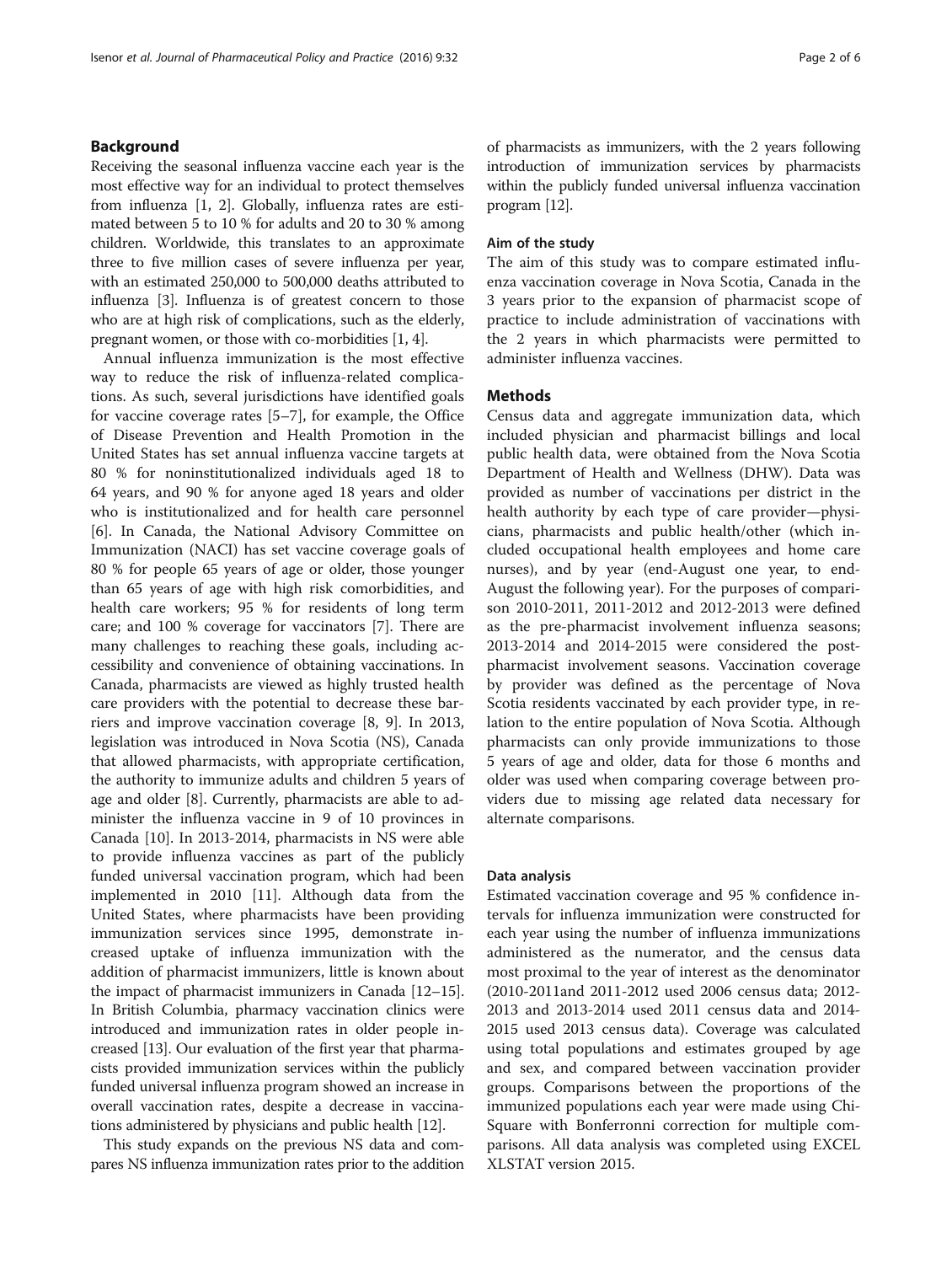#### Results

In 2013-2014, 430 pharmacists in NS were licensed to immunize, and in 2014-2015, 293 additional pharmacists were licensed to vaccinate, bringing the total to 723.

In 2014-2015, overall vaccination coverage for all Nova Scotia residents 6 months of age or older decreased by 1.9 % (95 % CI, 1.76–2.04) from 41.8 % (95 % CI, 41.68– 41.88) in 2013-2014 to 39.9 % (95 % CI, 39.78–39.98) (Fig. 1). The highest vaccination coverage achieved before pharmacists began immunizing was 38 % (95 % CI, 37.93– 38.13) in 2010-2011. In 2011-2012 and 2012-2013 vaccination coverage was between 35 % and 36 %. Comparison of immunization rates by gender did not show any differences between years, with a ratio of approximately 55 % of vaccine recipients being female and 45 % being male.

The vaccination coverage provided by pharmacists increased between 2013-2014 and 2014-2015 from 8.4 to 10.2 % (Fig. [2](#page-3-0)). The vaccination coverage provided by physicians to patients 6 months of age or older decreased from 27.2 % in 2013-2014 to 24.5 % in 2014-2015 (Fig. [2](#page-3-0)). Likewise, the coverage provided by public health also decreased from 6.2 to 5.2 % between 2013-2014 and 2014-2015 (Fig. [2](#page-3-0)).

For individuals 65 years of age and older, overall vaccination coverage increased by 9.8 % (95 % CI, 9.5–10.2) to 71.6 % (95 % CI, 71.4–71.8) in the first year that pharmacists began immunizing, and increased by another 1.7 % (95 % CI, 1.4–2.0) in the second year, resulting in overall coverage of 73.3 % (95 % CI, 73.1–73.5) in 2014-2015 (Fig. [3\)](#page-3-0). Physicians remained the primary providers of immunizations in this age group (Fig. [3](#page-3-0)). Prior to pharmacists immunizing, overall coverage rates in this population were 61.8 % (95 % CI, 61.5–62.0) in 2012-2013. The data were unavailable for years prior to 2012. A decrease in immunization coverage was noted for children 6 to 59 months from 45.4 % coverage in 2013-2014 to 40.6 % in 2014-2015, an age group that pharmacists are not permitted to immunize.

The vaccination coverage provided by pharmacists to the age groups 18–23 years and 24–64 years remained relatively unchanged from the 2013-2014 influenza vaccination season to the 2014-2015 season. There was a decrease in the coverage provided to 5–17 year olds compared to 2013-2014 data (12.5 to 9.9 %), whereas there was an increase in the coverage provided to those 65 years and older (27.4 to 33.1 %).

#### **Discussion**

Our data demonstrate that the increase observed in influenza immunization rates immediately following implementation of pharmacist-provided immunization services within the universal influenza program was sustained in the second year of the program. Although a 1.9 % (95 % CI, 1.76–2.04) reduction in overall rates was observed between the first and second year of pharmacists in the immunizer role, immunization rates remained higher than those observed prior to the introduction of pharmacist immunizers in NS. Of note, immunization coverage declined in 2014-2015 in those 6 to 59 months of age, whom pharmacists are not permitted to immunize, and therefore contributed to the overall decline in rates, independent of pharmacists' ability to immunize. Furthermore, immunization rates continued to increase among those 65 years of age and older, an age group that pharmacists are permitted to immunize.

Limitations of this study include potential errors related to secondary use of health claims aggregate data, such as errors in age-related coding, gender coding or



for Nova Scotia residents 6 months of age or older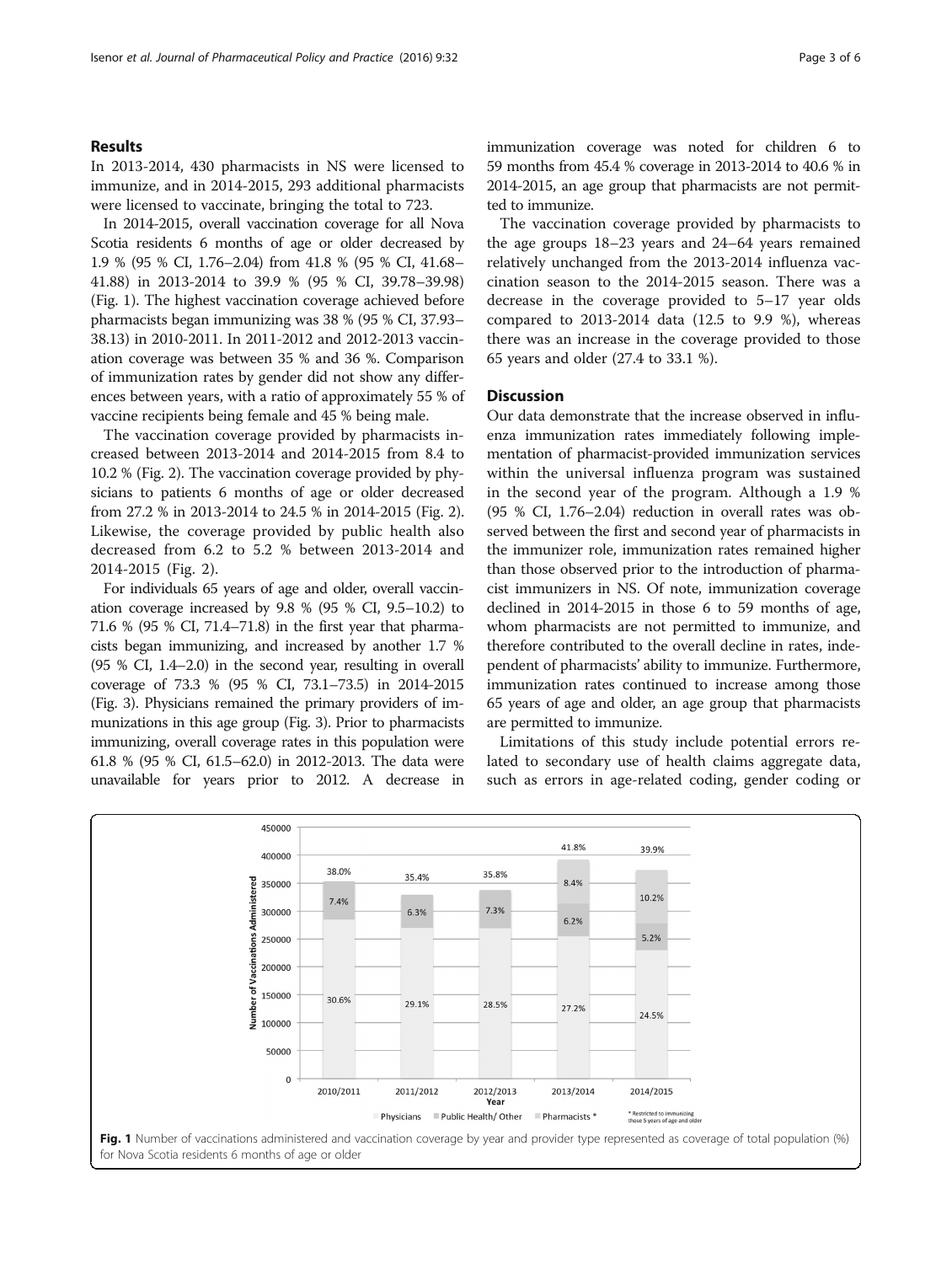<span id="page-3-0"></span>

improper reporting and billing. Missing age related data in 2012-2013 prevented complete comparisons for the age range that pharmacists can provide immunizations (5 years of age and older). In assessing vaccinations for patients less than 9 years of age, it is not possible to assess the proportion of patients who received two doses of influenza vaccine as recommended in the first year vaccinated against influenza, an important consideration given the lack of efficacy of a single dose in this group [[11](#page-5-0)]. However, over-reporting should be consistent in all years evaluated and by all providers. In addition, the number of children between 5 and 9 years of age who were immunized by pharmacists was small; therefore the overall impact on results would be expected to be minimal. Other potential confounders that may have resulted in an increase or decrease in coverage over the years studied include the 2009 H1N1 pandemic and potential residual effects on coverage in 2010-2011, and a perceived vaccine shortage in 2013-2014 related to a distribution delay [[16, 17](#page-5-0)]. Decreased public confidence due to widespread media coverage regarding poor vaccine effectiveness secondary to a mismatch with the predominant circulating

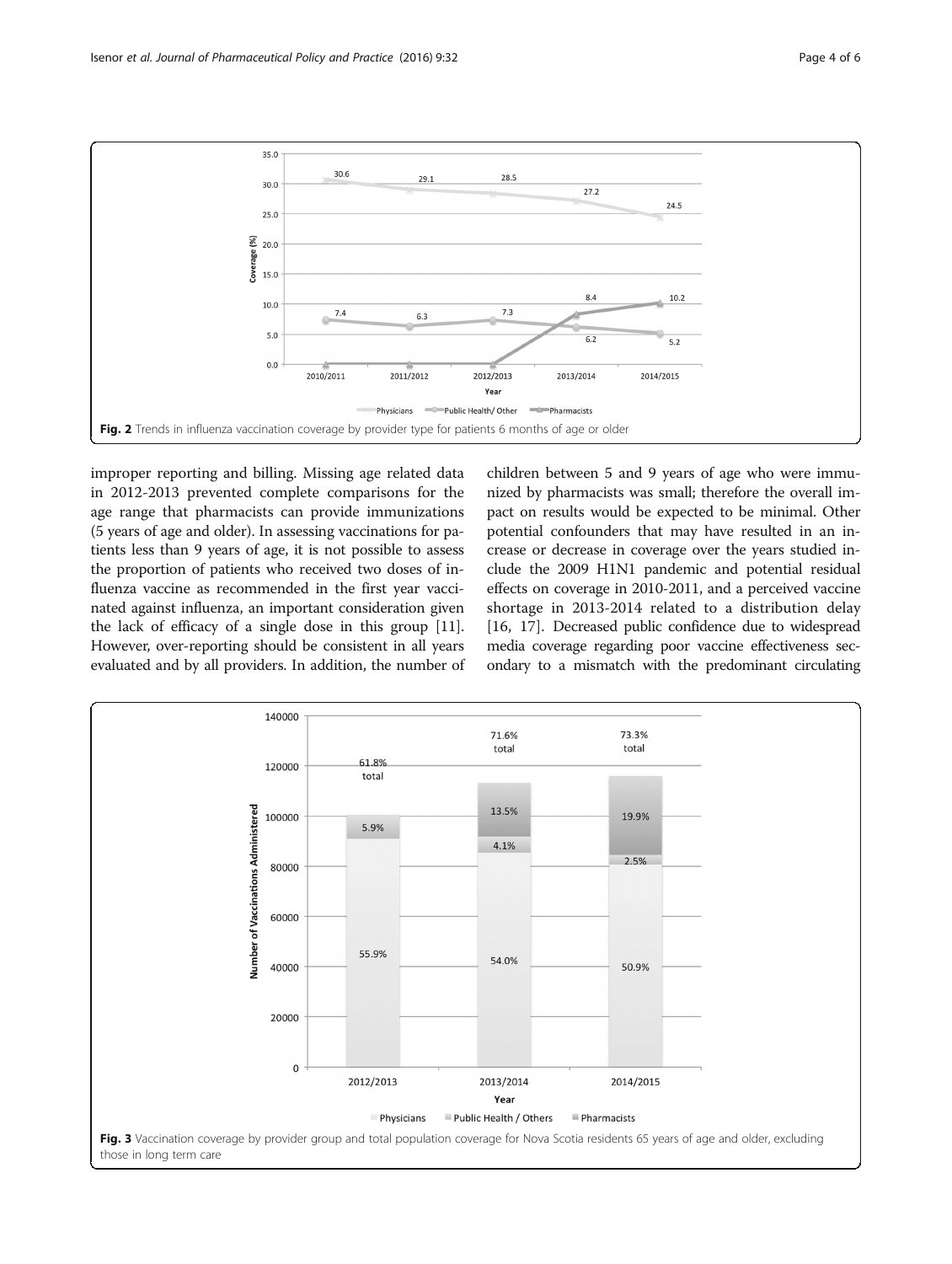strain in 2014-2015 is an additional confounder, which may have resulted in decreased vaccine uptake that year [\[11](#page-5-0)].

Higher rates for vaccination coverage noted in 2010- 2011 may have been associated with the first year of the universally funded influenza vaccination program, or the residual impact of the pandemic H1N1 seen in 2009- 2010 [\[16](#page-5-0)]. There is no apparent reason why coverage decreased from 2011 to 2013. The highest vaccine coverage in the years studied was observed in the 2 years that included pharmacist involvement in the program with the first year being the highest, possibly in part due to additional advertisements from pharmacies and increased media attention and news reports on the addition of pharmacists to the influenza vaccination campaign in the province. The slight decrease in vaccination coverage observed in 2014-2015 could be related to the reduced vaccine effectiveness observed in the 2013-2014 season during which the vaccine match to the dominant circulating H3N2 strain was poor [\[18](#page-5-0)].

These data lend further support to the benefit of pharmacist involvement in influenza vaccination programs in Canada or countries with similar health systems. Data from 2013-2014, the first year that pharmacists provided immunization services in NS, demonstrated an overall increase in vaccination coverage with the addition of pharmacists as immunizers and not merely a shift, although there is some, of vaccinations from other providers to pharmacists [\[12](#page-5-0)]. This is consistent with data from the United States that showed the benefit of pharmacists in increasing overall influenza immunization rates, which showed that those over 18 years of age were more likely to become vaccinated when the vaccine was provided at their community pharmacy [\[14\]](#page-5-0).

With respect to NS data, a steady decline in the number of vaccinations provided by physicians each year was observed, leading to the question of whether immunization services previously provided by physicians are now being substituted by pharmacists. Arguing against this is that the rate of decline began prior to pharmacists providing influenza vaccination (Fig. [2](#page-3-0)). The reasons for the decrease in the proportion of vaccinations administered by physicians are likely complex, involving both practitioner and patient factors. Possible explanations include increased responsibility for physicians, leading to time constraints and longer wait times for each patient, and shorter patientphysician interactions resulting in less time to provide immunizations [\[19, 20\]](#page-5-0). In NS and other parts of Canada, perceived shortages and concerns around distribution of family physicians may be a barrier to patient access, which could directly lead to fewer vaccinations administered by physicians [\[21, 22](#page-5-0)].

Vaccination coverage by public health, while varying from year to year, has remained relatively steady between 5 and 8 % annually. The decrease in vaccinations administered by

public health in 2013-2014 and 2014-2015 was expected because fewer public health clinics were offered as a conscious effort to allow public health practitioners to focus on other activities since pharmacists were authorized to also provide influenza vaccination.

By the end of the second year of pharmacist-provided immunization, there was an increase in coverage from 71.6 to 73.3 % in those individuals greater than 65 years of age, approaching the national goal of 80 % coverage for community dwelling seniors [\[2](#page-5-0)]. The overall increase in coverage in this population was not observed across all immunization provider groups. While pharmacists and public health saw an increase in the number of elderly being vaccinated, the number of older adults immunized by physicians continued to decline. Between 2013-2014 and 2014-2015, the demographics of the population being vaccinated by pharmacists changed, with an increase in the proportion being administered to the elderly, and a decreasing proportion being administered to all other age groups. This could indicate that people 65 years of age and older are an important demographic for pharmacists to engage or that this age group is most readily accessed by pharmacists. In general, older adults visit their pharmacy more frequently than younger people because they have more chronic conditions, providing more opportunity for pharmacists to make vaccination recommendations to this population [[23](#page-5-0)]. As elderly are also at higher risk of complications, pharmacists may make greater effort to ensure vaccination in this population than in younger people presenting to their pharmacy. It may also relate to the confidence that older individuals have in pharmacists such that they are more willing to be vaccinated by a pharmacist than younger individuals. Our findings are consistent with both US and Canadian data that also observed patients 65 years of age and older were more likely to become immunized with the addition of pharmacists as immunizers [[13, 14\]](#page-5-0).

With regards to gender, there have been no significant changes in coverage noted with the addition of pharmacists as immunizers, however each year there is a significant difference between more females than males receiving their influenza vaccination. This could be associated with the fact that women see their physician more regularly than men, or visit their pharmacy more often than men to pick up prescriptions, allowing physicians and pharmacists to make a recommendation for vaccinations [\[24\]](#page-5-0). This difference was also observed in 2001 by Grabenstein et al., noting that 60 % of patients receiving immunizations from 21 pharmacies in the US were female [\[25\]](#page-5-0).

#### Conclusions

The addition of pharmacists as immunizers has resulted in an increase in influenza vaccine coverage rates in